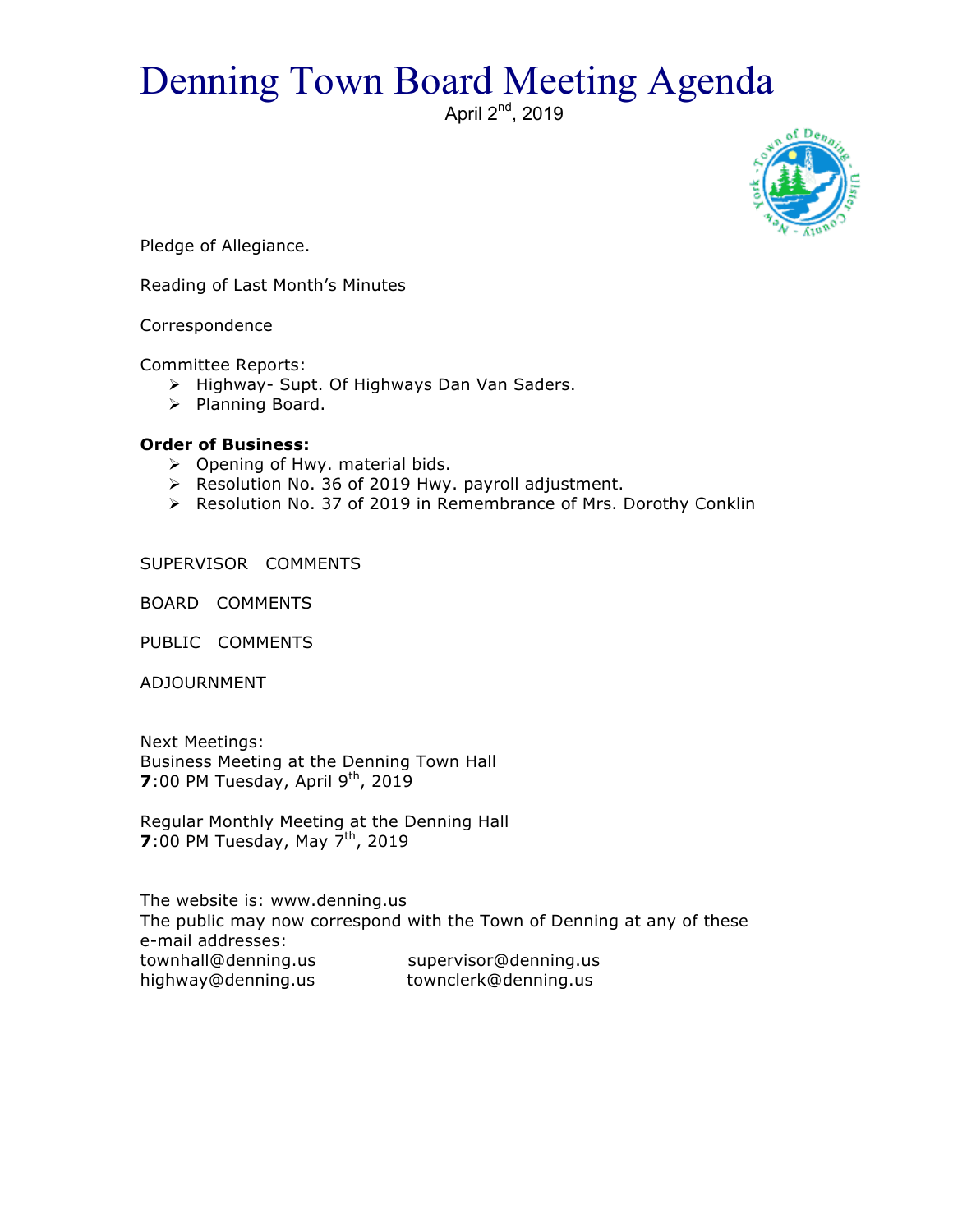Denning Town Board Meeting April  $2<sup>nd</sup>$ , 2019 Resolution No. 36 of 2019

**WHEREAS** New York State Town Law section 27 authorizes the Town Board to determine the salaries of town officers and employees, and

**WHEREAS** the salary for foreman is in need of correction.

**NOW, THEREFORE**, be it **RESOLVED** that the following salary be fixed for the following employee for the Fiscal Year 2019 and as approved in the adopted 2019 Budget.

Foreman from \$ 23.83 per hour to \$23.85 per hour.

**Whereupon**, the Resolution was put to a vote, recorded as follows: Motion to adopt and approve by Councilman Kevin Smith, 2<sup>nd</sup> by Councilman Paul Schoonmaker. Roll Call Vote: Councilman Mike Dean AYE Councilman Paul Schoonmaker AYE Councilman Kevin Smith AYE Councilman Gregory Vurckio AYE Supervisor David Brooks AYE Motion carried following a unanimous roll call vote.